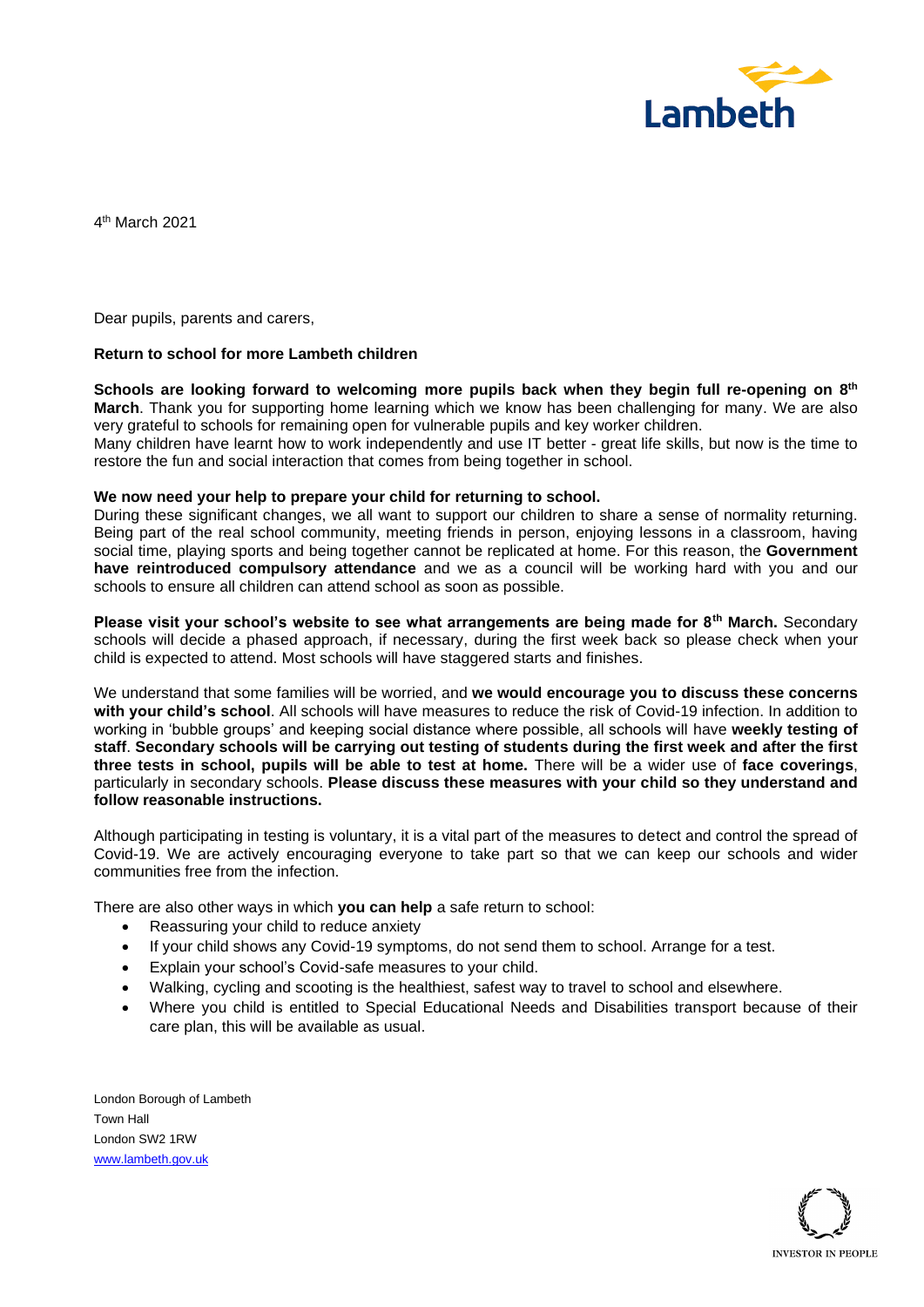

• A small number of clinical vulnerable children and staff will not be able to attend schools. This only applies to children who have had a letter to say that they are extremely clinically vulnerable. If your child is unable to attend school because of registered clinical vulnerability or because they have been instructed to self-isolate following contact with someone with Covid-19, you should continue to ask for remote support with learning.

Anyone without symptoms of Covid-19 can also [book to attend on of Lambeth's LFD testing centres.](https://beta.lambeth.gov.uk/coronavirus-covid-19/booking-coronavirus-test) You need to book via the link here. You cannot be tested without an appointment.

Following a recent government announcement, parents of school aged children will be able to access home testing kits shortly. Details will be available shortly on the [www.lambeth.gov.uk](http://www.lambeth.gov.uk/) website.

## We know that **for some families who are entitled to benefits such as Universal Credit, Jobseekers allowance and Council Tax support, Covid-19 has been particularly challenging** and extra help may be needed. This be because you are:

- experiencing a crisis or an emergency
- impacted in any way by the Covid-19 crisis, including having a loss of work or change in economic situation, increased caring responsibilities or an increased pressure on your household related to selfisolation or 'lockdown'
- being resettled into the community following a period in institutional or residential care, including former rough sleepers being resettled in the borough after being temporarily accommodated elsewhere due to Covid-19
- in need of support to prevent you entering institutional or residential care
- a family under exceptional pressure
- setting up home as part of a planned resettlement

If this applies to you, please check the Lambeth [Emergency Support Service website.](https://beta.lambeth.gov.uk/benefits-and-financial-support/get-extra-support/emergency-support-scheme-ess/who-can-use-scheme) Your child may also be entitled to Free School Meals so please check here: [Apply for free school meals -](https://www.gov.uk/apply-free-school-meals) GOV.UK (www.gov.uk)

Lambeth Council has already distributed about 5,000 laptops but we want to ensure all families have IT access for learning, support and connection even after schools return. To that end we have started a match-funded Crowdfund. Please donate if you can afford it **[Lambeth Appeal: End the Digital Divide -](https://www.crowdfunder.co.uk/lambeth-digital-inclusion-fund) a Community** [crowdfunding project in London by Lambeth Digital Inclusion Fund \(crowdfunder.co.uk\)](https://www.crowdfunder.co.uk/lambeth-digital-inclusion-fund)

In summary, we are delighted to be welcoming your child back to our schools, where attendance is compulsory from the 8<sup>th</sup> March. All schools have taken extra measures to be safe and are the best place for children to develop safely, so please make sure your child understands the safety measures and ideally walks, cycles or scoots to school. Support is available for families experiencing difficulties so please do contact your child's school or the Lambeth Council emergency support website. Thank you again for your support during this difficult last year – with the vaccine roll-out, better treatments and weather, we look forward to a brighter 2022.

With best wishes

London Borough of Lambeth Town Hall London SW2 1RW [www.lambeth.gov.uk](http://www.lambeth.gov.uk/)